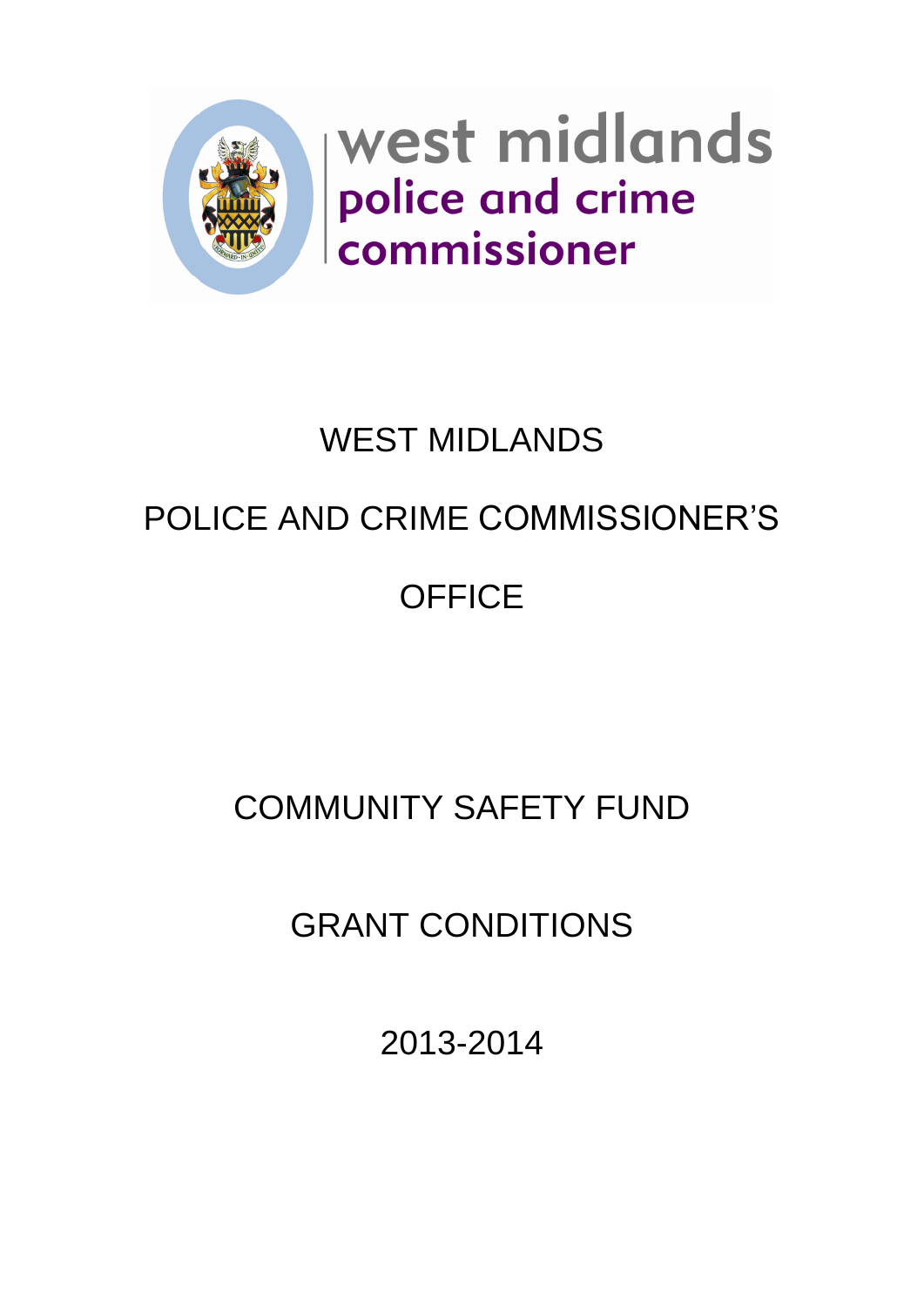## **1. Introduction**

- 1.1 The purpose of this document is to set out the arrangements for the funding provided by the West Midlands Police and Crime Commissioner (PCC) to Community Safety Partnerships (CSP), until the establishment of Local Police and Crime Boards.
- *1.2* The PCC has committed to passport appropriate proportions of the Community Safety Fund (CSF) paid by the Home Office to the PCC in 2013/14 as a grant, that is not 'ring fenced', subject to the establishment of Local Police and Crime Boards on the basis of the principles set out in the letter from the PCC to Community Safety Partnerships dated 4 February 2013.

### **2. Statutory basis for payment of grants**

- 2.1 The PCC is making this grant payment in accordance with Section 9 of the Police Reform and Social Responsibility Act 2011, and should be used solely for the purposes set out in section 3 of this document.
- 2.2 The grant will be paid to the Accountable Body (Local Authority) in whose area the LPCB is to be established, and the Accountable Body (Local Authority) will be responsible for ensuring that the grant is expended and accounted for in accordance with recognised accounting practice, the Accountable Body's (Local Authority's) own Standing Orders and Financial Regulations and Legal and Statutory requirements.
- 2.3 Each CSP will be eligible to receive a main grant, which must be used only for revenue purposes. In addition a CSP may receive a one off or non-recurring grant which may be used to fund capital expenditure, subject to approval from the PCC.
- 2.4 The main grant will be paid in advance, in four instalments (April, July, October, and January).
- 2.5 The one off or non-recurring grant will be paid as soon as the project or scheme to which it relates has been approved by the PCC.

# **3. Purposes & uses of the grant**

- 3.1 The base or main grant is provided for the purposes of achieving the priorities outlined in the respective Local Policing and Crime Plans, as agreed by the CSPs, until LPCBs are established, who will consult, set and monitor these plans.
- 3.2 The one off or non-recurring grant, where made, is provided for the purposes of assisting in 'managing' the reduction in funding, and aiding the maintaining of service levels. The objectives will be those, as specified in the project/scheme outlines, submitted to, and approved by the PCC.

#### **4. Reporting & accounting arrangements**

- 4.1 Prior to the start of the financial year, the CSP, until the LPCB is established, should produce a budget or spending plan, indicating in broad terms how it proposes to allocate the base or main grant for that financial year in accordance with the objectives of the Local Police and Crime Plan, in a format consistent with the Local Authority budgeting and accounting arrangements. This should be submitted to the PCC for information only by no later than the 30 April.
- 4.2 The CSP, until the LPCB is established, will be expected to exercise appropriate budgetary and other controls during the year to ensure the grant is spent only for the purpose intended and that expenditure does not exceed the allocation.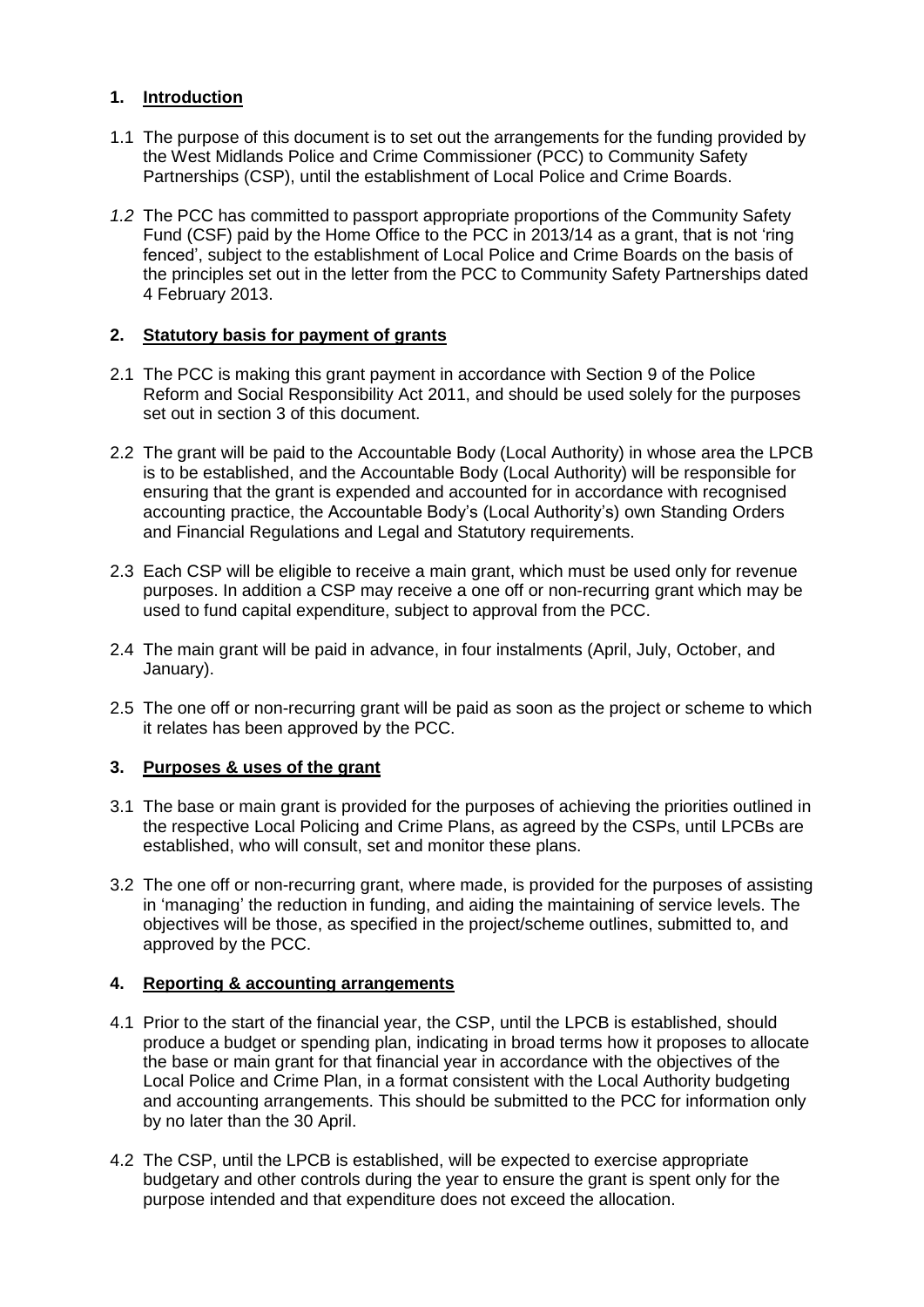- 4.3 At the end of the financial year the LPCB will be required to submit a brief report (no more than one side of A4 and as agreed with the PCC) outlining what has been achieved with the grant, together with a statement of expenditure (in a format to be agreed between the responsible financial officer of the Local Authority and the PCC's Chief Financial Officer) authorised by the Authority's responsible finance officer.
- 4.4 All invoices, receipts, accounting records and other documents relating to the grant must be retained for at least six years after completion of the activity funded and must be made available at any reasonable time for inspection by officials of the PCC, including the PCC's Internal Audit, the PCC's External Auditor or those acting on their behalf.
- 4.5 Failure to comply with any of these conditions may result in future funding being withheld or withdrawn.

#### **5. Publicity/Branding**

5.1 Publicly available material relating to projects and activity supported by this funding should include acknowledgement of funding from the West Midlands Police and Crime Commissioner Community Safety Fund. This should include use of the PCC's logo, for example on promotional literature, public reports, signage, presentations, websites and vehicles. The Police and Crime Commissioner should be invited to significant events relating to projects and activity supported by the Community Safety Fund.

#### **6. Value for Money**

6.1 It will be the responsibility of the CSP, until the LPCB is established, to ensure that the grant funding is administered carefully and economically to avoid extravagance and waste and to obtain value for money.

#### **7. Acceptance of these Grant Conditions**

- 7.1 Please confirm that these terms and conditions are acceptable by signing a copy of the acceptance of grant conditions document, attached, along with the details requested, and returning it by **31 MARCH 2013**, to the PCC's, Chief Financial Officer
- . 7.2 This document should be signed by the Director of Finance, of the Accountable Body(Local Authority), in which the LPCB is to be established.